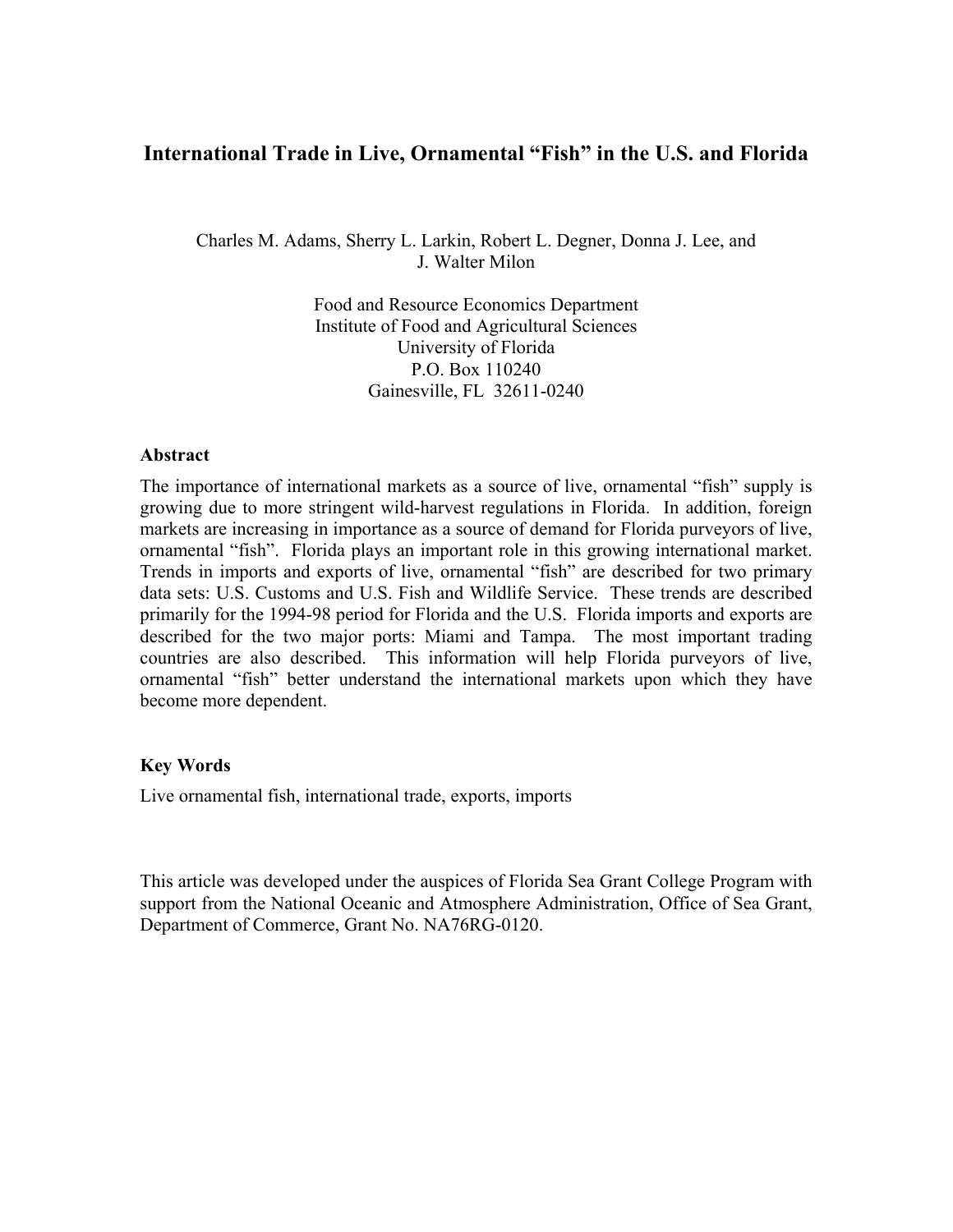# **International Trade in Live, Ornamental "Fish" in the U.S. and Florida**

## **I. Introduction**

Trade in freshwater and marine live ornamental species represents an important market and supply source for the domestic aquatic ornamental industry. The primary sector of this industry in the U.S. is the aquarium hobby industry, which is purported to now be the second most popular hobby in the U.S. (Pet Industry Joint Advisory Council, 1999). Along with imported species, the demand by domestic hobbyists and other users of live marine ornamentals has been partially supplied by wild specimens collected primarily in Florida. However, as this industry has continued to increase in popularity and economic importance, so has concern over the sustainable use of these domestic marine life resources. As a result, more stringent domestic harvest regulations have increasingly limited the total supply of marine life species that can be harvested from domestic waters, thereby increasing the importance of international sources. For example, the total dockside value of marine life landed in Florida during 1998 was \$1.9 million. Freshwater species are either cultured in Florida (\$43 million farm gate sales in 1999) or imported. The value of live, ornamental "fish" (both freshwater and marine) imported into Florida during the same year was \$5.7 million. In addition, the world market for live marine ornamentals has somewhat mirrored the growth observed in the U.S. market, making foreign markets of greater importance to domestic wholesalers of live marine ornamentals.

This paper will describe the U.S. trade in live, ornamental "fish" during the 1994-98 period. Unfortunately, the data are not readily available to disaggregate trends for freshwater and marine species. Imports and exports will be discussed by country of origin and destination. In addition, trends in international trade in live ornamentals through Florida ports of entry will be described. Where possible, these trends will be described by product form. The two major sources of data will also be compared and contrasted. The discussion will serve to highlight the relative importance of the international market for this increasingly important market to purveyors of live marine ornamentals in Florida.

## **II. Data Sources**

There are two major sources of data by which the international trade in live, ornamentals can be described. These data originate from the U.S. Bureau of Census and the U.S. Fish and Wildlife Service.

The Bureau of Census data are obtained from the U.S. Customs office, which records data on declarations of international shipments as required by law for nearly all overseas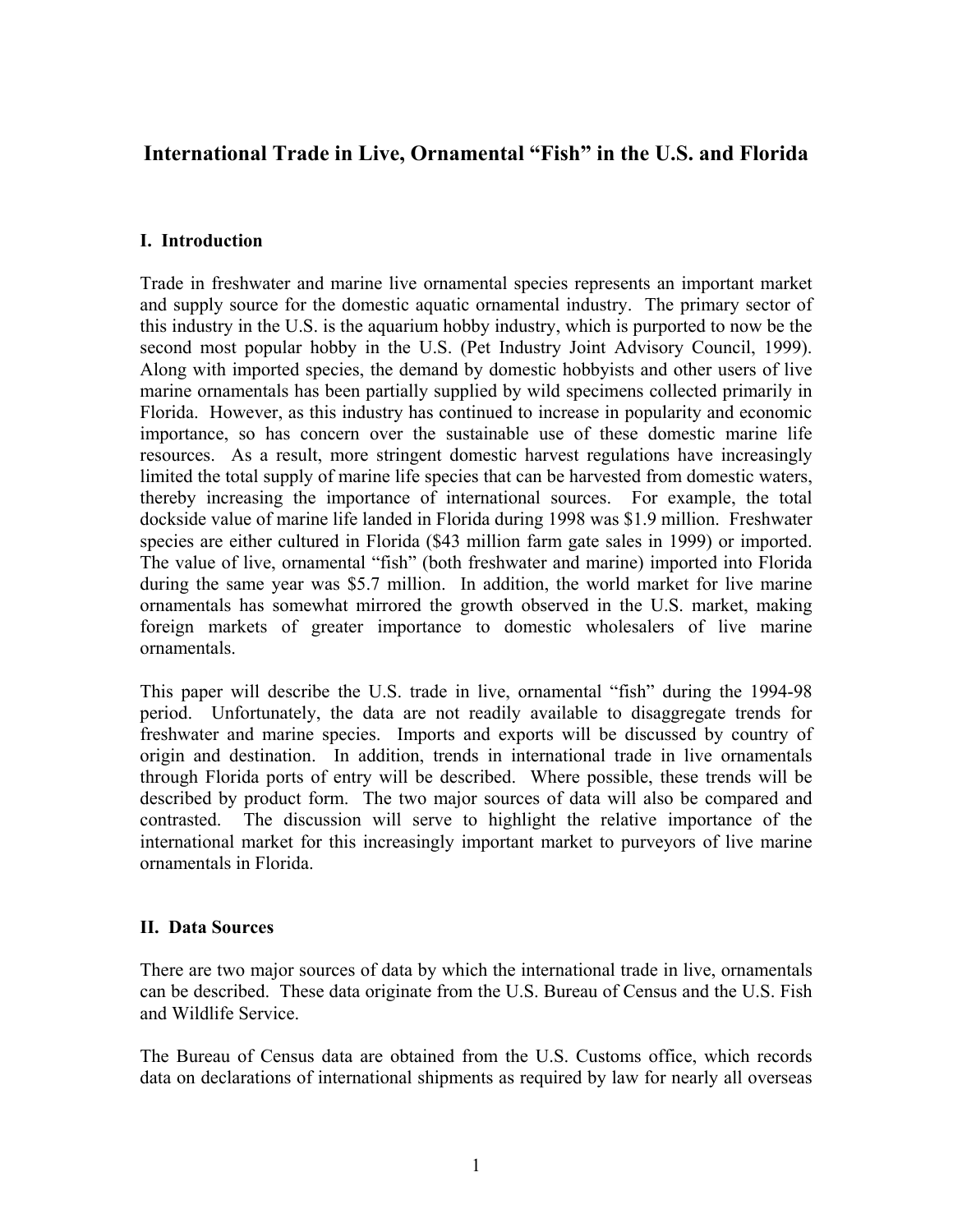shipments and receipts. Products described as "Live Ornamental Fish" are given a specific harmonized tariff 10-digit code by the U.S. International Trade Commission (HTS 0301100000). This product category will exclude other live aquatic commodities that may be used for human consumption, such as live food fish. The value of these shipments is then recorded by Customs. Volume, or quantity, is not recorded by Customs.

The Customs export data reported in this study include only domestic exports, not transshipments of foreign product. Exports are valued as "free alongside ship" (FAS). In addition, the actual export (and import) value may be understated given that only those shipments with a declared value in excess of \$1,251 were recorded by Customs during the 1989-98 period. The degree to which the declared value and actual shipment values differ (if, for example, the total declared value is under reported due to exclusion of shipments valued at less than \$1,251) cannot be determined. Since 1998, Customs has increased the minimum value for reporting to \$2,000.

Import value is defined as the Customs Import Value, which is the value appraised by Customs at the first port of arrival (excluding import duties, freight, insurance, and other charges). Further, the Bureau of Census data do not provide any information on the species or product forms being shipped. In fact, the use of the term "fish" in the definition of the code is misleading in that other forms of live, marine ornamental species may be included, such as mollusks (i.e., snails, clams, etc.) crustaceans (i.e., shrimps, crabs, etc.), echinoderms (i.e., starfish, sand dollars, etc.) and other non-finfish species. The data also do not allow a distinction between marine and freshwater species. Thus, the data describe the total trade in all species of live, ornamental aquatic organisms.

The U.S. Fish and Wildlife Service (USFWS) also compiles data on the international trade of live, ornamental aquatic species. These data are taken from Customs shipment declaration forms (Form 3-177), which are completed for each shipment that arrives or exits a given U.S. port of entry. These forms provide more detail than available via reported Bureau of Census data in that three general "species groups" are delineated in the data:

- (1) non-CITES invertebrates (i.e., invertebrate species that are not listed under the Convention on International Trade in Endangered Species) (designated as **NONV**),
- (2) other live invertebrates contained in tropical fish and other shipments (designated as **OLIN**), and
- (3) all live tropical fish including goldfish (designated as **TROP**).

The individual names of the various species in each shipment are not data based by USFWS, although they do appear on the Form 3-177. Thus, the distinction between marine and freshwater species cannot be identified through the existing data sets. A more detailed treatment of the USFWS data would have been prohibitive given that each Form 3-177 can include many pages of quantity and value data for each species shipped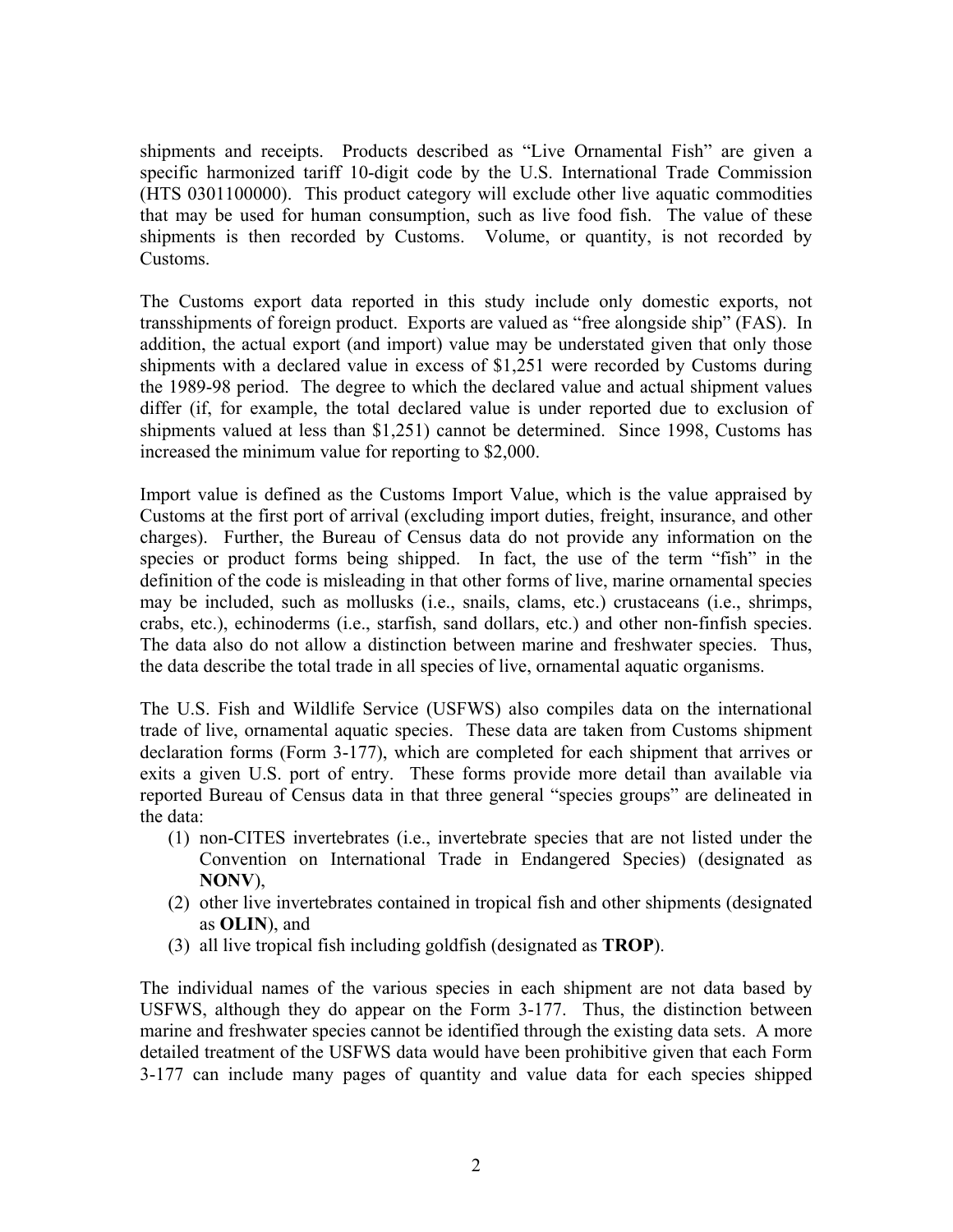(Chapman et. al., 1997). Only careful scrutiny of the original Forms can provide this information, an exhaustive effort that was clearly outside the scope of this study.

USFWS data exclude shipments where the designation codes for import or export were not recorded, which represent between 1 and 5 percent of the total (declared) annual trade value. USFWS does not exclude imports and/or export shipments of live ornamental species based on the magnitude of the shipment value as does Customs. A cursory examination of USFWS Law Enforcement Management Information System (LEMIS) declared export/import shipment data for live tropical fish shipments via U.S. west coast ports of entry found that 44 percent of all shipments were valued less than \$1,251. Exclusion of the aggregate value of these relatively small-valued shipments may have a significant impact on the total reported values of imports and exports of live, ornamental species.

The Bureau of Census value data will be described on an annual basis for the 1989-98 period, while the discussion of annual USFWS data will be confined to the 1994-98 period (only the last 5 years are available via USFWS). The 1994 data for USFWS includes only March through December, due to USFWS archiving restrictions (i.e., only the last 60 months are retained in the system) and the timing of our Freedom of Information Act data request.

Given that information on shipment quantity is not reported for the Customs data, the trends in international trade of live, ornamental aquatics species focus on the declared values of both exports and imports. The total number of specimens imported across all species is reported for the USFWS data.

## **III. Trends in U.S. Imports and Exports**

The discussion in this section will address trends in total U.S. imports and exports of live, ornamental species. The data provided by U.S. Customs and USFWS will be addressed separately. The data represent a summation of annual imports and exports over all U.S. ports of entry, including those located in Florida (the latter will be discussed separately in a later section of this report).

## III.A. U.S. Customs Data

The value of imported live, ornamental "fish" (HTS 0301100000) was estimated to be \$45.1 million in 1998 (Table 1). This value represents a decline from a peak of \$54.3 million during 1995. Annual import values had increased to the peak value during the 1989-94 period. The reported domestic export values for live, ornamental "fish" mirrored those for imports. Export values increased from \$8.6 million in 1989 to a peak of \$19.8 million in 1995, then decreased steadily to \$10.5 million in 1998. The threeyear decline was somewhat more dramatic for export values (-47 percent) than that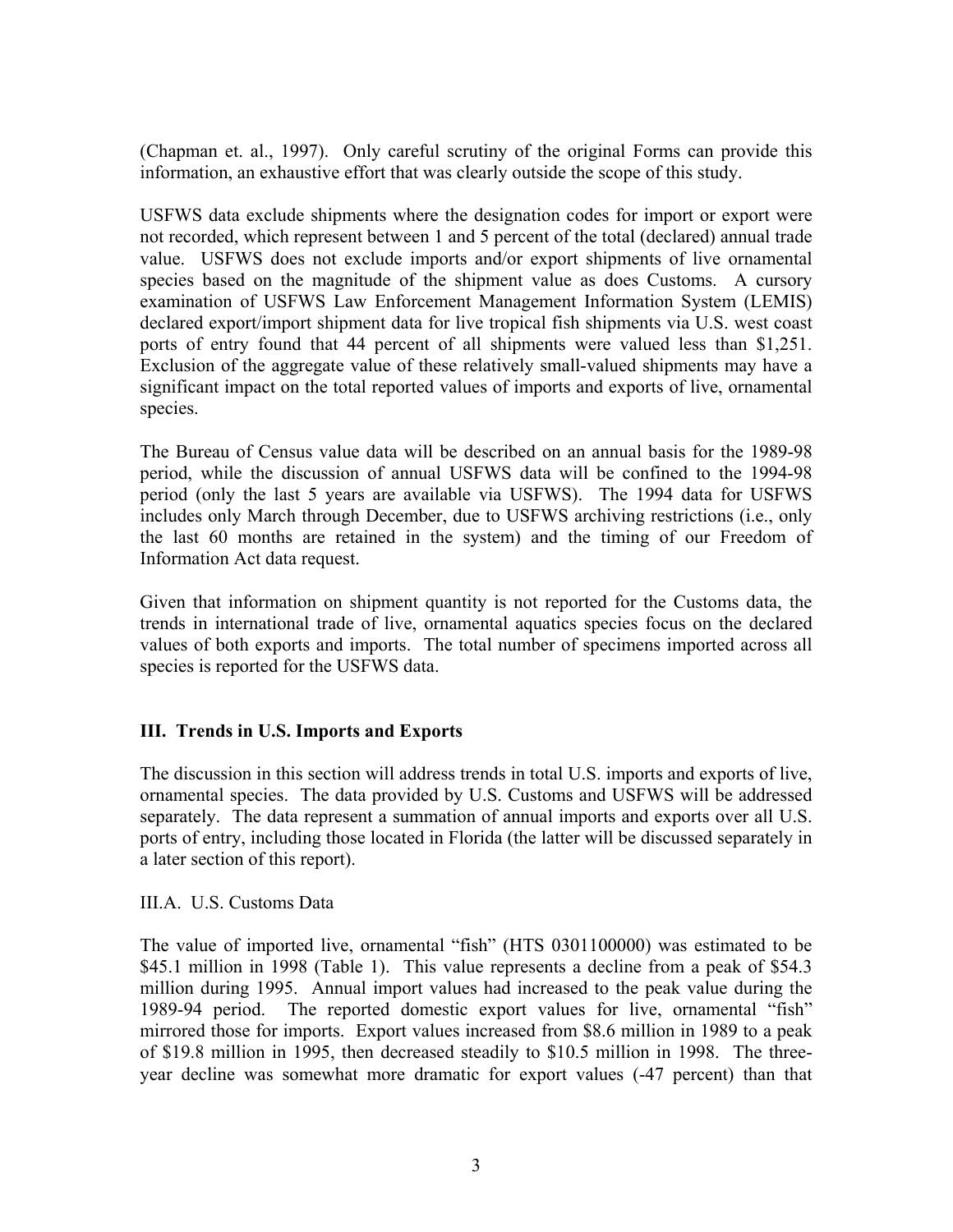observed for imports (-17 percent) over the same period. When import values exceed export values, a negative trade balance (i.e., deficit) exists. A trade deficit for live, ornamental "fish" existed for every year during the 1989-98 period. The trade deficit for live, ornamental "fish" averaged approximately \$31 million over the 1989-98 period, although the deficit averaged about \$35 million during the last four years. The annual ratio of import value (I) to export value (E), or I/E, has averaged 3.26 during the 1994-98 period (1.0 equals trade balance). Trends during 1982-92 are described in Thunberg et. al. (1993).

| Year | <b>Import Value</b> | <b>Export Value</b> | <b>Trade Balance</b> |
|------|---------------------|---------------------|----------------------|
|      |                     |                     |                      |
| 1989 | 38,213              | 8,591               | (29,622)             |
| 1990 | 40,992              | 11,646              | (29, 346)            |
| 1991 | 36,104              | 12,747              | (23, 357)            |
| 1992 | 41,123              | 15,136              | (25,987)             |
| 1993 | 45,248              | 17,364              | (27, 884)            |
| 1994 | 46,769              | 18,866              | (27,903)             |
| 1995 | 54,301              | 19,816              | (34, 485)            |
| 1996 | 53,026              | 15,461              | (37, 565)            |
| 1997 | 49,309              | 14,541              | (34,768)             |
| 1998 | 45,096              | 10,533              | (34, 563)            |
|      |                     |                     |                      |

| Table 1. Trends in Live Ornamental "Fish" Imports and Exports |  |
|---------------------------------------------------------------|--|
| (U.S. Customs data in $1,000$ \$)                             |  |

During the 1994-98 period, the U.S. imported live, ornamental "fish" from 116 different countries for a combined total of \$248.5 million. The largest single country sources of product included Thailand (18 percent), Singapore (18 percent), Indonesia (13 percent), Hong Kong (10 percent), and the Philippines (9 percent). Other important import Asian sources included Malaysia and Japan, with the most important western hemisphere sources being Columbia, Peru, and Brazil. With the exception of imports from Hong Kong and Japan, import values declined during 1998, with most sources exhibiting a decline from a previous peak during 1995 or 1996 (although the import value from Thailand peaked during 1997).

The U.S. exported live, ornamental "fish" to 68 different countries during the 1994-98 period, for a combined total export value of approximately \$80 million (Table 2). The top destinations for live, ornamental "fish" includes Japan (33 percent), Canada (26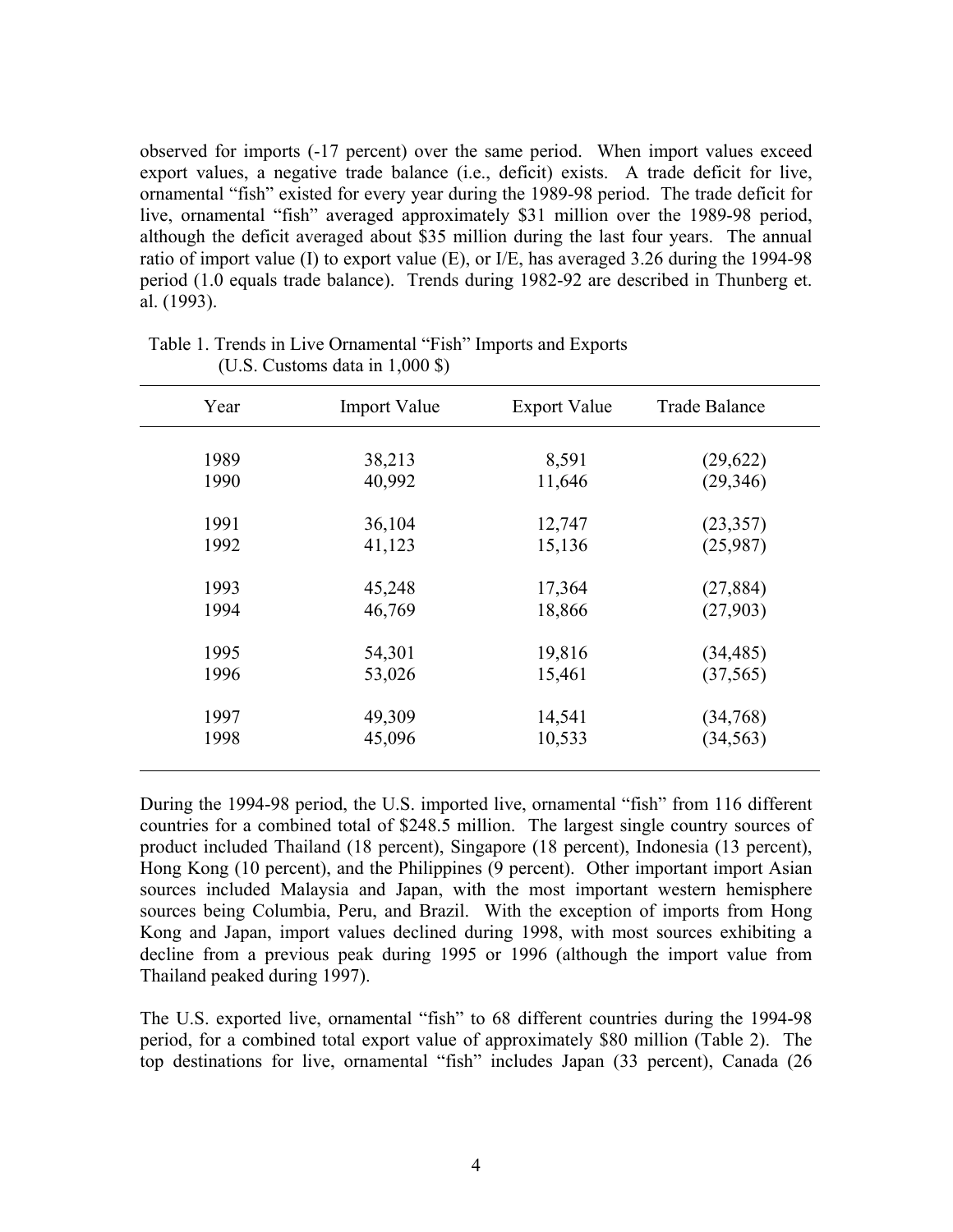percent), Hong Kong (9 percent), Brazil (6 percent), and Mexico (6 percent). The export market for Canada has remained relatively stable during the five-year period. However, the export values for the other major trading partners have exhibited declines. It is notable that Hong Kong is both a major importer and exporter of live ornamental fish with the U.S.

| Direction   | 1994   | 1995   | 1996   | 1997   | 1998   |
|-------------|--------|--------|--------|--------|--------|
| Imports:    |        |        |        |        |        |
| Thailand    | 9,460  | 9,560  | 9,205  | 9,720  | 7,802  |
| Singapore   | 8,567  | 9,557  | 9,745  | 8,726  | 7,939  |
| Indonesia   | 6,055  | 6,517  | 7,183  | 6,518  | 5,575  |
| Hong Kong   | 4,575  | 4,540  | 4,786  | 4,715  | 5,249  |
| Philippines | 4,146  | 5,152  | 4,822  | 4,595  | 4,001  |
| Others      | 13,966 | 18,975 | 17,285 | 15,035 | 14,530 |
| Total       | 46,769 | 54,301 | 53,026 | 49,309 | 45,096 |
| Exports:    |        |        |        |        |        |
| Japan       | 5,952  | 7,847  | 5,965  | 3,972  | 2,296  |
| Canada      | 4,253  | 4,465  | 3,442  | 4,067  | 4,155  |
| Hong Kong   | 1,977  | 1,807  | 1,426  | 1,427  | 651    |
| Taiwan      | 2,076  | 1,220  | 416    | 488    | 116    |
| Mexico      | 1,132  | 650    | 790    | 1,138  | 888    |
| Others      | 3,476  | 3,827  | 3,422  | 3,449  | 2,427  |
| Total       | 18,866 | 19,816 | 15,461 | 14,541 | 10,533 |

Table 2. Important Import Sources and Export Destinations for Live, Ornamental "Fish" (U.S. Customs Data in 1,000 \$)

#### III.B. U.S. Fish and Wildlife Service Data

The USFWS data provide a different perspective on the magnitude of value of imports and exports of live, ornamental "fish". The three categories of ornamental species are NONV, OLIN, and TROP (as previously defined). The following discussion does not include the values reported for NONV, which is ambiguous regarding the inclusion of only live specimens. However, OLIN and TROP include only live invertebrates and/or tropical fish. Most importantly, USFWS data (as reported on Form 3-177) do not exclude shipments with values less than \$1,251, as does Customs, which can represent a significant share of the total number of shipments entering or leaving a given U.S. port. Although the exact reason has not been identified, the annual import and export values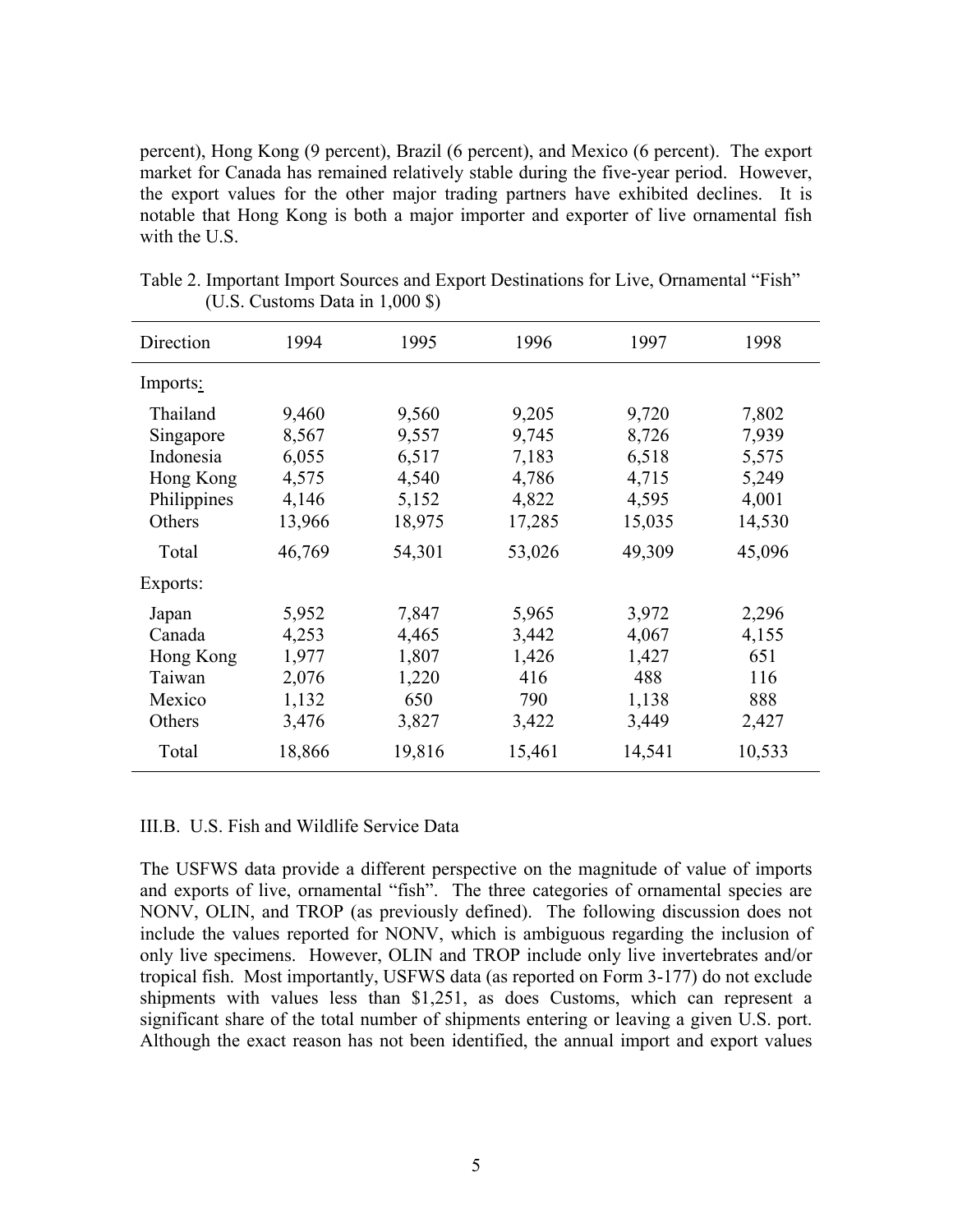reported by USFWS are at least on order of magnitude higher than those reported via Customs.

Import value (OLIN and TROP combined) through all U.S. ports of entry during 1998 was reported at \$660.3 million (Table 3). This value had decreased from a peak of \$802.3 million during 1995. The 1995 import value represented an increase of over 50 percent from 1994. Export value (OLIN and TROP combined) exhibited a similar trend, increasing from \$253.4 million in 1994 to a peak of \$378.4 in 1995, then decreasing steadily to a five-year low of \$182.2 million in 1998. The USFWS data indicates a more dramatic trade deficit with respect to live, ornamental species. The trade deficit, according to the USFWS data, increased from \$266.1 million in 1994 to \$478.1 million (80 percent) in 1998. The annual ratio of import value to export value averaged 2.57 during the 1994-98 period.

| Year | <b>Import Value</b><br>$(OLIN + TROP)$ | <b>Export Value</b><br>$(OLIN + TROP)$ | <b>Trade Balance</b> |
|------|----------------------------------------|----------------------------------------|----------------------|
| 1994 | 519,423                                | 253,358                                | (266, 065)           |
| 1995 | 802,301                                | 378,407                                | (423, 894)           |
| 1996 | 801,389                                | 312,339                                | (489, 050)           |
| 1997 | 695,560                                | 277,517                                | (418, 043)           |
| 1998 | 660,312                                | 182,214                                | (478,098)            |
|      |                                        |                                        |                      |

Table 3. Trends in Value of Total Live Ornamental "Fish" Imports and Exports (U.S. Fish and Wildlife Service data in 1,000 \$)

The trade in TROP as reported by USFWS is much higher than that reported for OLIN (Table 4). The average annual import (export) value for TROP during the 1994-98 period is over 30 (45) times higher than that reported for OLIN. The value of OLIN imports averaged approximately \$20 million during the 1994-98 period, increasing from a low of \$13.1 million in 1994 to a peak of \$23.4 million in 1995. Export value of OLIN increased from \$3.9 million in 1994 to a peak of \$9.2 million in 1996, decreasing steadily thereafter. The average annual import value for TROP during the 1994-98 period was \$676 million. The average annual export value for TROP during the same period was \$275 million. Both exports and imports have declined steadily since reaching peak values in 1995.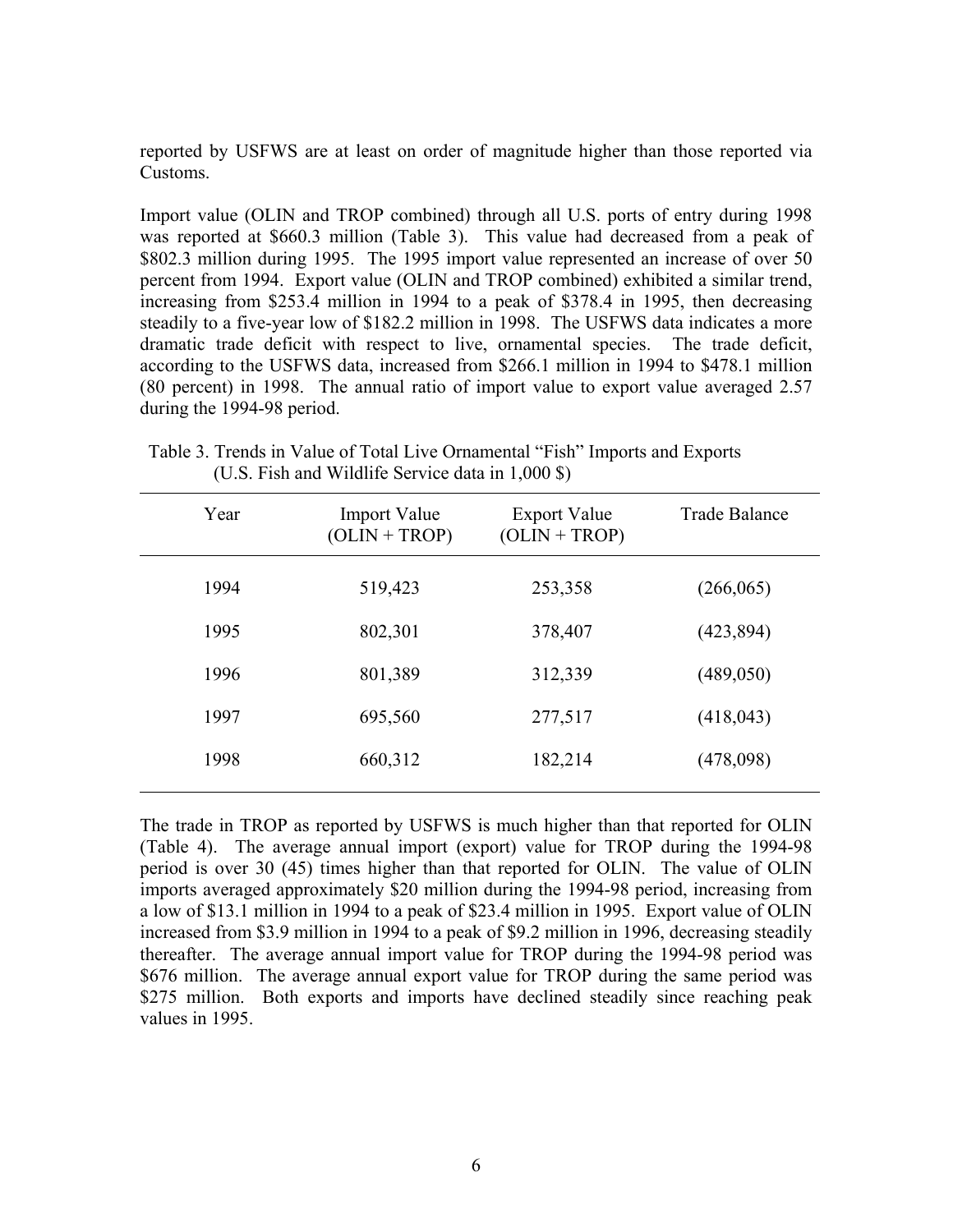|      |         | <b>OLIN</b>    | <b>TROP</b> |                |  |
|------|---------|----------------|-------------|----------------|--|
| Year | Imports | <b>Exports</b> | Imports     | <b>Exports</b> |  |
| 1994 | 13,062  | 3,934          | 506,361     | 249,424        |  |
| 1995 | 23,391  | 6,299          | 778,910     | 372,108        |  |
| 1996 | 22,599  | 9,194          | 778,790     | 303,145        |  |
| 1997 | 19,482  | 5,727          | 676,078     | 271,790        |  |
| 1998 | 21,253  | 4,523          | 639,059     | 177,691        |  |

| Table 4. Trends in the Value of OLIN and TROP Imports and Exports |
|-------------------------------------------------------------------|
| (U.S. Fish and Wildlife Service data, $1,000$ \$)                 |

USFWS data also provides an estimate of the numbers of individual specimens that were either exported or imported within the broad categories defined as OLIN and TROP (Table 5). During the 1994-98 period, trade in TROP (imports and exports combined) exceeded that reported for OLIN by 100-fold. For both product categories, the volume of imports exceeded that reported for exports. Both OLIN and TROP have exhibited declining volumes since either 1995 or 1996, with the largest percentage declines associated with TROP imports (-25 percent since 1996) and exports (49 percent since 1995).

|      |         | <b>OLIN</b>    | <b>TROP</b> |                |
|------|---------|----------------|-------------|----------------|
| Year | Imports | <b>Exports</b> | Imports     | <b>Exports</b> |
| 1994 | 17      | $\overline{2}$ | 2,100       | 496            |
| 1995 | 38      | 11             | 3,160       | 625            |
| 1996 | 32      | $\overline{4}$ | 3,276       | 509            |
| 1997 | 28      | $\overline{4}$ | 2,853       | 421            |
| 1998 | 32      | 3              | 2,460       | 320            |

Table 5. Trends in the Quantity of OLIN and TROP Imports and Exports (U.S. Fish and Wildlife Service data, millions of specimens)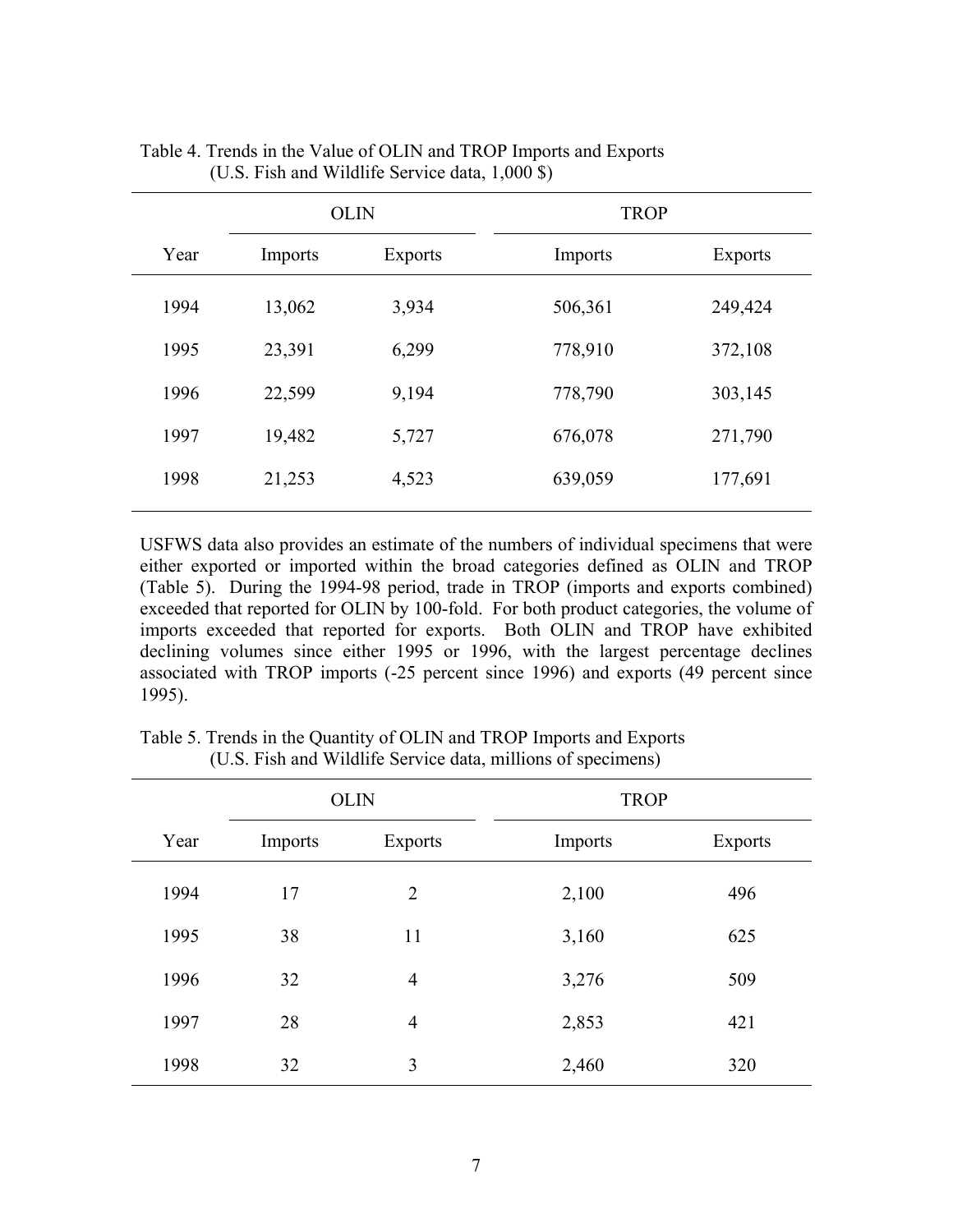USFWS data indicates that the U.S. imported or exported OLIN and/or TROP products with over 170 countries. The most important TROP trading partners were basically the same as found for the Customs data. The top OLIN trading partners were the Philippines, Indonesia, Canada, Sri Lanka, and Haiti.

## **IV. Trade Flows Through Florida Ports**

Imports and exports of live, ornamental species pass through two primary Florida ports: Miami and Tampa. The following discussion describes the trade patterns for each port, for both U.S. Customs (HTS 0301100000) and U.S. Fish and Wildlife Service (OLIN and TROPP) data.

## IV.A. U.S. Customs Data

Of all the live, ornamental "fish" imports arriving in Florida during the 1994-98 period, 88 percent passed through Miami; a similar percentage was found for Miami's share of Florida's exports (Table 6). The remaining 12 percent of both imports and exports passed through Tampa. Imports arriving into Miami declined steadily from a peak of \$8.5 million in 1995 to \$4.5 million in 1998. In contrast, exports from Miami have exhibited an upward trend from \$0.3 million in 1994 to \$1.2 million in 1998. The combined value of imports arriving in Miami and Tampa annually represented an average of 15 percent of the total imports of live, ornamental "fish" arriving in all U.S. ports.

| Imports |       |       | <b>Exports</b>                     |       |       |                                    |
|---------|-------|-------|------------------------------------|-------|-------|------------------------------------|
| Year    | Miami | Tampa | Florida as<br>$%$ of U.S.<br>Total | Miami | Tampa | Florida as<br>$%$ of U.S.<br>Total |
| 1994    | 4,519 | 1,191 | 13                                 | 942   | 407   | 13                                 |
| 1995    | 6,245 | 1,560 | 16                                 | 1,365 | 334   | 12                                 |
| 1996    | 7,255 | 1,057 | 16                                 | 1,795 | 257   | 13                                 |
| 1997    | 8,462 | 483   | 16                                 | 2,505 | 249   | 14                                 |
| 1998    | 5,923 | 324   | 13                                 | 4,071 | 217   | 23                                 |

Table 6. Trends in Live Ornamental "Fish" Imports and Exports Passing Through Florida Ports (U.S. Customs data in 1,000 \$)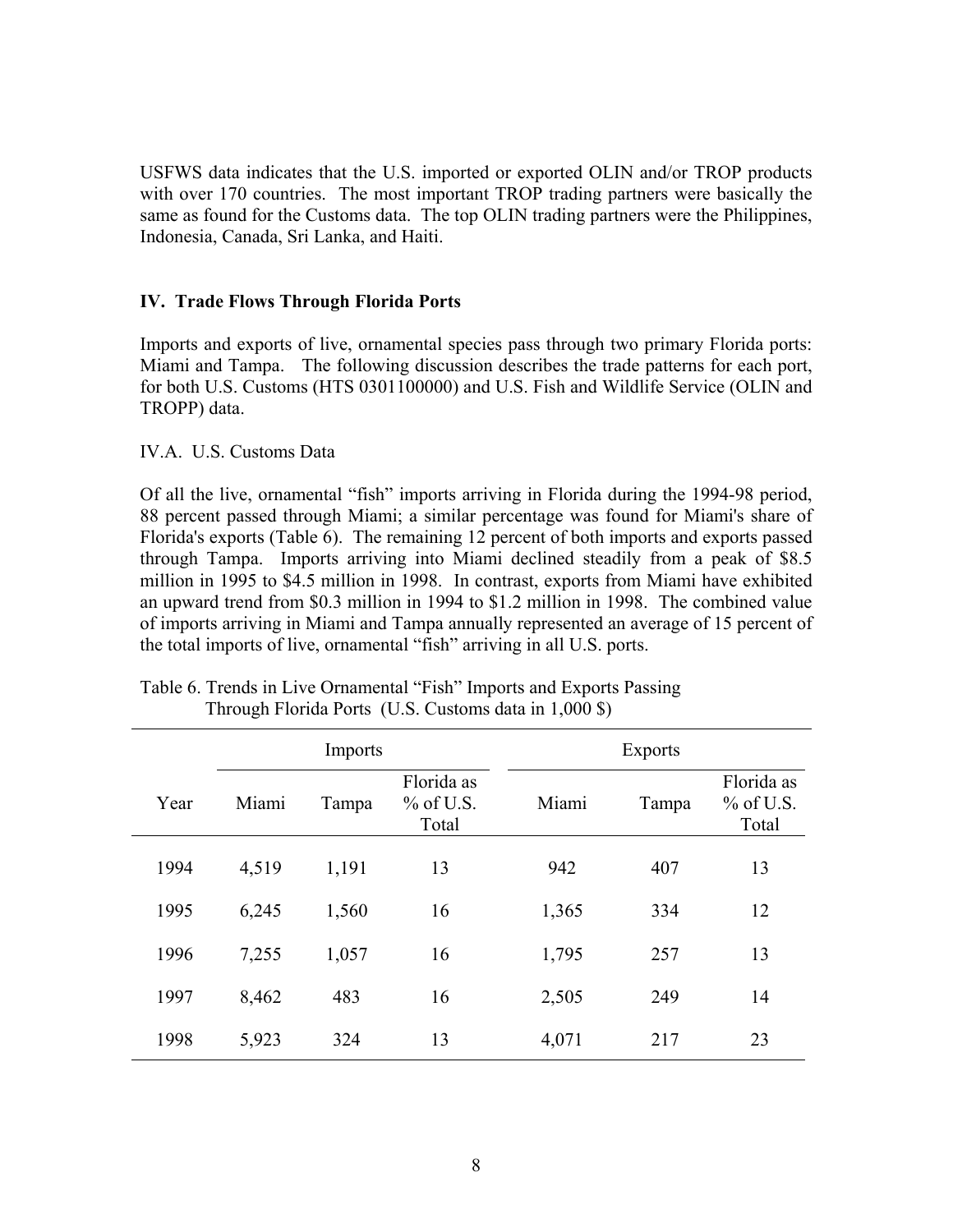Similar trends were exhibited with exports. The value of live, ornamental "fish" exported through Miami declined from \$4.1 million in 1994 to \$0.9 million in 1998. However, the value of Tampa exports increased from \$0.2 million to \$0.4 million during the same period. Florida exports accounted for approximately 15 percent of the total U.S. exports of live, ornamental "fish". The average annual value of imports during the 1994-98 period was \$7.4 million, compared to \$2.4 million for exports. Thus, the 3:1 ratio of import to exports contributes to a reported average annual trade deficit of approximately \$5.0 million.

#### IV.B. U.S. Fish and Wildlife Service Data

Of all the OLIN and TROP imports arriving in Florida during the 1994-98 period, 90 percent passed through Miami (Table 7). Approximately 86 percent of the exports passed though Miami. The remaining 10 percent and 12 percent of imports and exports, respectively, passed through Tampa.

| Imports |         |        | <b>Exports</b>                     |         |        |                                    |
|---------|---------|--------|------------------------------------|---------|--------|------------------------------------|
| Year    | Miami   | Tampa  | Florida as<br>$%$ of U.S.<br>Total | Miami   | Tampa  | Florida as<br>$%$ of U.S.<br>Total |
| 1994    | 1,213   | 7,231  | 15                                 | 49,558  | 9,674  | 24                                 |
| 1995    | 98,026  | 20,305 | 15                                 | 100,255 | 17,533 | 31                                 |
| 1996    | 132,773 | 13,016 | 18                                 | 113,278 | 17,848 | 42                                 |
| 1997    | 130,194 | 4,547  | 19                                 | 112,093 | 16,349 | 46                                 |
| 1998    | 44,017  | 5,914  | 8                                  | 100,054 | 15,060 | 63                                 |

Table 7. Trends in OLIN and TROP (combined) Imports and Exports Passing Through Florida Ports (U.S. Fish and Wildlife Service data in 1,000 \$)

Imports arriving in Miami increased from \$44 million in 1994 to a peak of \$132.8 million in 1996, then declined to \$71.2 million in 1998 (increasing 62 percent from 1994 to 1998). Exports from Miami have exhibited a similar trend, increasing to \$113.3 million in 1996, then decreasing to \$49.6 million in 1998. Similar trends exist for the import and export data for Tampa. As also suggested by the U.S. Customs data, the combined value of imports arriving in Miami and Tampa annually represented an average of 15 percent of the total value of imports of live, ornamental "fish" (in this case, OLIN and TROP) arriving in all U.S. ports. Florida exports are much more important with respect to the total U.S. export market, with Florida exports accounting for approximately 40 percent of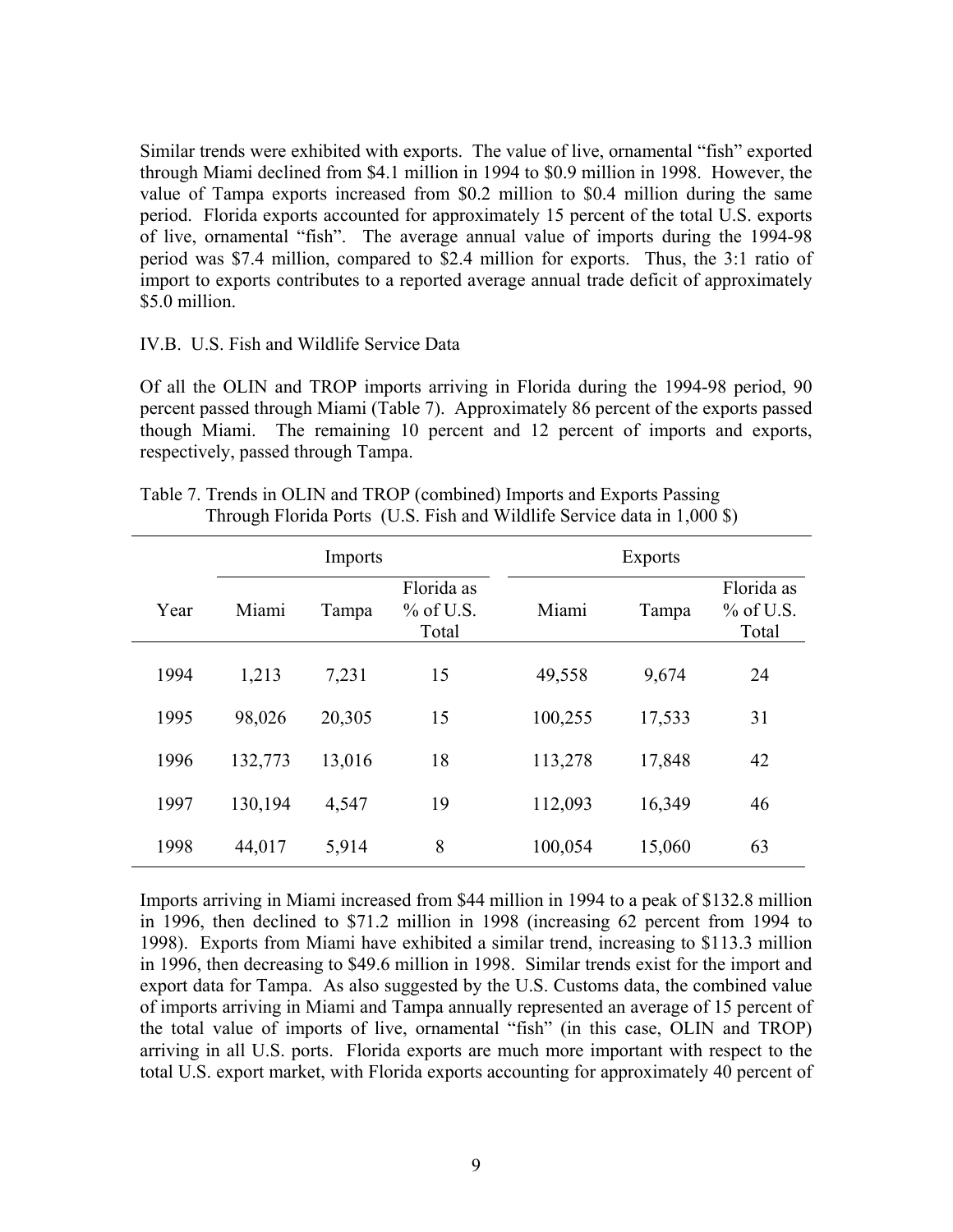the total U.S. exports of OLIN and TROP specimens. Interestingly, the Florida share of exports has declined significantly from 63 percent in 1994 to 24 percent in 1998. This change in export share is more related to changes in export levels elsewhere in the U.S., although Florida exports declined dramatically during 1998. The average annual value of imports during the 1994-98 period was \$105.4 million, compared to \$110.8 million for exports. Thus, the virtual 1:1 ratio of import to exports contributes to a negligible average annual trade deficit.

## **V. Summary**

The international trade in live, ornamental aquatic species provides an important source of product for the domestic market, while also providing an important market outlet for wild-caught and cultured species. The wild-caught and cultured ornamental species industry represents an important natural resource-based industry in Florida. The increasingly stringent regulations on wild-caught species, and the growing domestic and international markets have created an increased reliance by domestic purveyors on international trade. In describing the market, similar trends are exhibited by both the U.S. Customs and U.S. Fish and Wildlife Service data, although the magnitude of reported imports and exports are considerably different between the two data sources. U.S. Customs restricts reporting to only those shipments valued in excess of \$1,251 (recently increased to \$2,000), while U.S. Fish and Wildlife Service attempts to report all shipments. Customs data provides very little information on individual species, while USFWS data contains information on three major categories. More detailed species information is collected but is not maintained in a useable database by either agency. Neither data set allows for a distinction between marine and freshwater species, although the information could ultimately be mined from the original Form 3-177s archived by USFWS. In addition, it is understood that USFWS will begin reporting import and export data on a more detailed basis (more species codes), but this information was not available for this report.

Florida represents an important domestic and international source of wild-caught and cultured live aquatic species. Miami and Tampa also represent important state and national nodes for the international markets, both in terms of importing and exporting. Both Customs and USFWS data suggest that Florida accounts for about 15 percent of the total live, ornamental "fish" imported into the U.S. The Customs data suggest that Florida accounts for about 15 percent of the total U.S. exports as well, whereas the USFWS data indicates the Florida share is much higher, approximately 40 percent. Many other countries are involved in the international trade of live, ornamental "fish". The most important trading partners are in Asia. However, important export markets exist in Canada and Europe.

The analysis described in this paper could be improved with data that delineate between marine and freshwater species. Data on an individual species basis would allow trends to